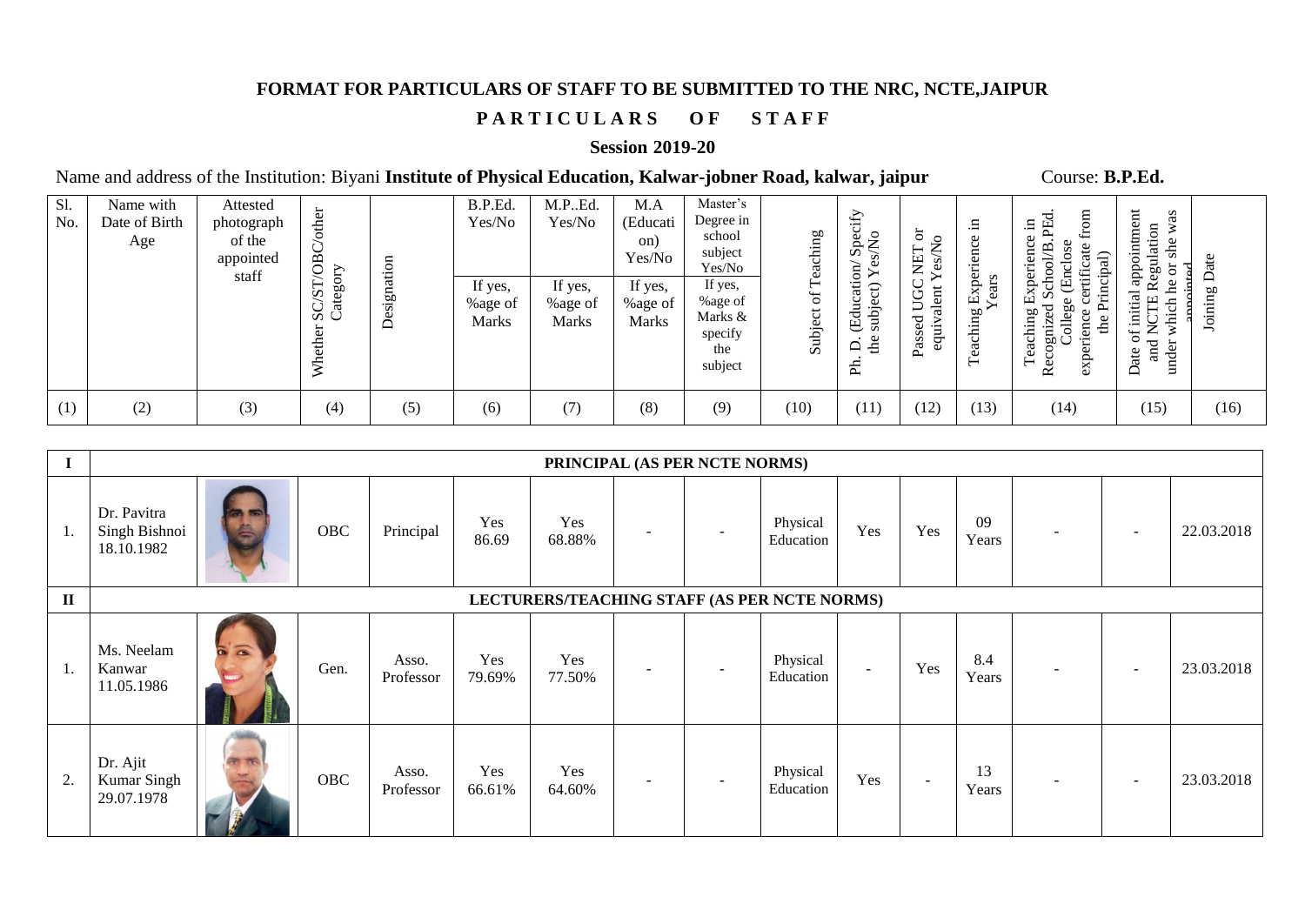| 3.  | Ms. Kavita<br>Shekhawat<br>10.09.1989          |       | Gen.       | Asst.<br>Professor       | Yes<br>76.61% | Yes<br>69.90% |                | $\overline{\phantom{a}}$ | Physical<br>Education | $\rm No$                 | $\sim$                   | 5<br>Years                |  | 23.03.2018 |
|-----|------------------------------------------------|-------|------------|--------------------------|---------------|---------------|----------------|--------------------------|-----------------------|--------------------------|--------------------------|---------------------------|--|------------|
| 4.  | Mr. Bhai Lal<br>Meena<br>10.07.1992            |       | <b>ST</b>  | Asst.<br>Professor       | Yes<br>70.07% | Yes<br>62.90% |                |                          | Physical<br>Education | $\blacksquare$           |                          | 3<br>Years                |  | 23.03.2018 |
| 5.  | Mr. Kishan<br>Lal<br>05.01.1991                | v.    | <b>OBC</b> | Asst.<br>Professor       | Yes<br>70.64% | Yes<br>77%    |                |                          | Physical<br>Education | $\overline{\phantom{a}}$ | $\overline{\phantom{a}}$ | $\boldsymbol{2}$<br>Years |  | 23.03.2018 |
| 6.  | Ms. Anshu<br>Samodiya<br>23.04.1994            |       | Gen.       | Asst.<br>Professor       | Yes<br>72%    | Yes<br>81.70% |                |                          | Physical<br>Education | $\sim$                   | $\sim$                   | Year                      |  | 23.03.2018 |
| 7.  | Mr. Alkesh<br>Kumar<br>26.04.1992              | 5 (S) | Gen.       | Asst.<br>Professor       | Yes<br>71%    | Yes<br>65.30% |                |                          | Physical<br>Education | $\overline{\phantom{a}}$ | $\sim$                   | 1.6<br>Year               |  | 23.03.2018 |
| 8.  | Mr. Hitesh<br>Pareek<br>06.12.1992             |       | Gen.       | Asst.<br>Professor       | Yes<br>73.64% | Yes<br>70.35% |                |                          | Physical<br>Education | $\blacksquare$           |                          | $\overline{c}$<br>Year    |  | 23.03.2018 |
| 9.  | Mr. Dhiraj<br>Singh<br>17.05.1991              | 画面    | Gen.       | Sports<br>Trainer        | Yes<br>75.69% | Yes<br>58.27% |                |                          | Physical<br>Education | $\blacksquare$           | No                       | $\overline{\phantom{a}}$  |  | 02.02.2019 |
| 10. | Mr. Vikarm<br>Singh<br>13.03.1983              |       | Gen.       | Sports<br>Trainer        | Yes<br>77.30% | Yes<br>66.5%  | $\blacksquare$ | $\blacksquare$           | Physical<br>Education | $\overline{a}$           | $\rm No$                 |                           |  | 02.02.2019 |
| 11. | Mr. Rajendra<br>Singh<br>Shekhawat<br>27.11.73 |       | Gen.       | <b>Sports</b><br>Trainer | Yes<br>71.16% | Yes<br>63.12% |                | $\overline{\phantom{a}}$ | Physical<br>Education | $\overline{\phantom{a}}$ | $\rm No$                 | 8<br>Years                |  | 02.02.2019 |